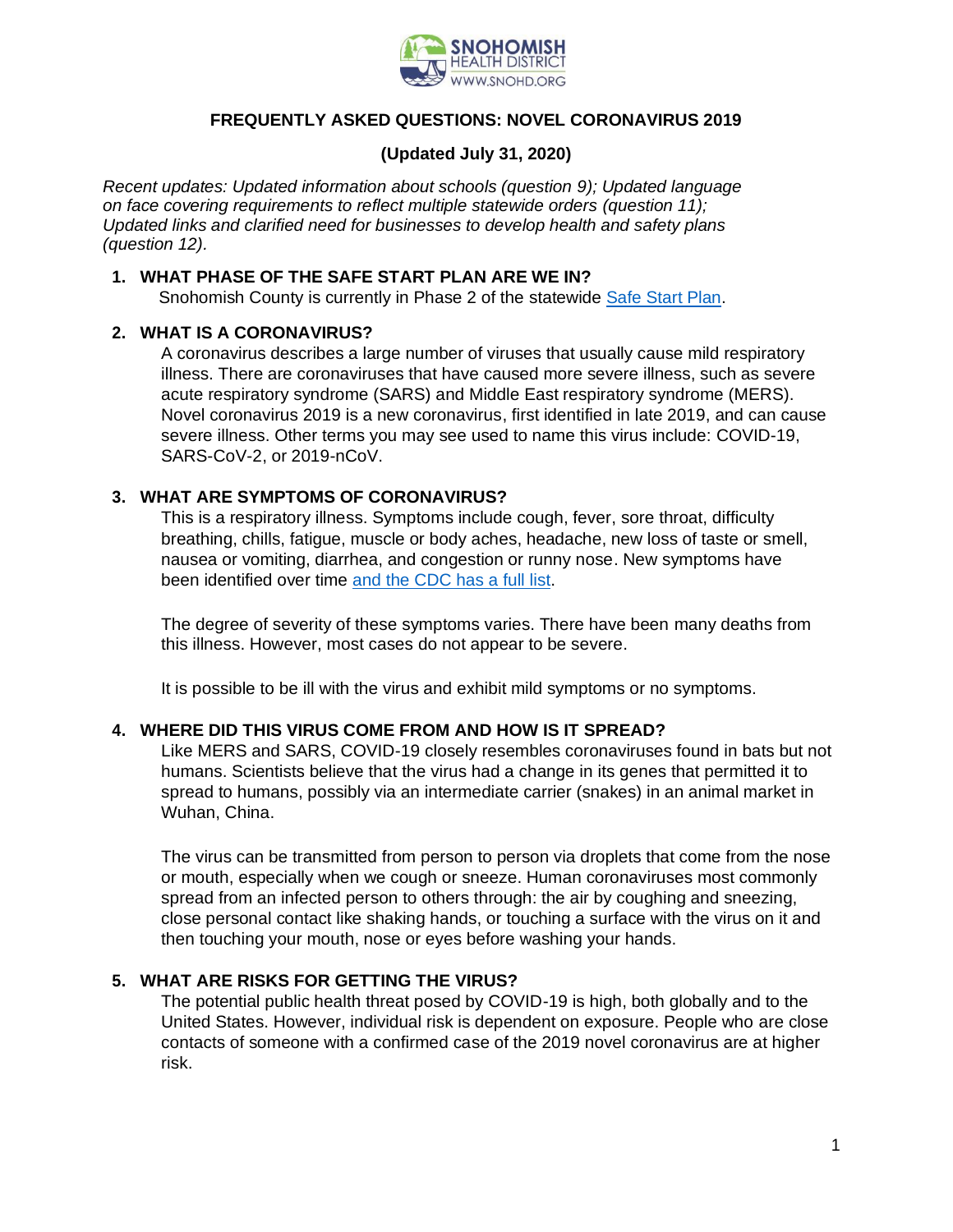

# **6. WHAT IF I HAVE BEEN IN CLOSE CONTACT WITH SOMEONE WHO HAS COVID?**

If you are notified by public health staff (via phone call) or directly by someone who has tested positive that you are a close contact a confirmed case, you should stay home and remain quarantined there for 14 days to monitor for symptoms. Talk to your medical provider or sign up for an appointment at a drive-thru site at [www.snohd.org/drive-thru-testing.](http://www.snohd.org/drive-thru-testing) If you develop symptoms or if symptoms worsen, contact your medical provider by phone or online immediately.

If someone tests positive for COVID-19, they can expect a phone call from public health. They will be asked questions like date of birth, address, gender at birth, race, and ethnicity. They may be asked about where they work and their job duties, travel history, as well as the nature and timing of the illness. They will not be asked for things like social security number, financial information, or immigration status.

Disease investigators also ask with whom an ill person had close contact. The goal is to identify people who were exposed. Public health staff or volunteers call the close contacts to notify them of possible exposure and provide guidance on how long to quarantine, what symptoms to watch for, and what to do if they become ill. Public health workers are trained and required by law to not reveal the identity of the person who may have exposed the contact, and to protect the personal health information of the people they call.

Some people are at higher risk of severe illness from the virus, including individuals who are 60 years or older and those who have underlying health conditions or compromised immune systems.

Workplaces may be notified by an employee that they are a confirmed case or close contact. [A table with general guidance for isolation and quarantine is available online.](https://www.snohd.org/DocumentCenter/View/3399/General-Guidance-for-Isolation-and-Quarantine?bidId=) The employer should work with that employee to ensure needed support, such as sick leave benefits or remote work options. Additional notification may be sent to other employees in the workplace at the employer's discretion, while respecting the medical privacy of the affected employee.

### **7. HOW MANY COVID-19 CASES ARE THERE IN SNOHOMISH COUNTY?**

Our daily update on case counts is issued at approximately 2 p.m. [on our case](https://www.snohd.org/499/COVID-19-Case-Count-Info)  [counts page](https://www.snohd.org/499/COVID-19-Case-Count-Info) on weekdays.

We are updating confirmed and probable case numbers at the county level, and city numbers of total and recovered cases. Countywide data also is available through an interactive dashboard from the Washington State Department of Health that is accessible on the case counts page. Depending on the time of day you check the dashboard and the table, numbers may vary. Please be sure to check the "Data as of" and "Last Updated" note to confirm the most current number.

Additional information is available in weekly reports. The Health District is focusing resources on activities and data analysis that are necessary for disease prevention efforts and to move through the Safe Start Plan for Washington. This includes case investigations, monitoring metrics for quality assurance of that work, and submitting regular reports to the state under the Safe Start requirement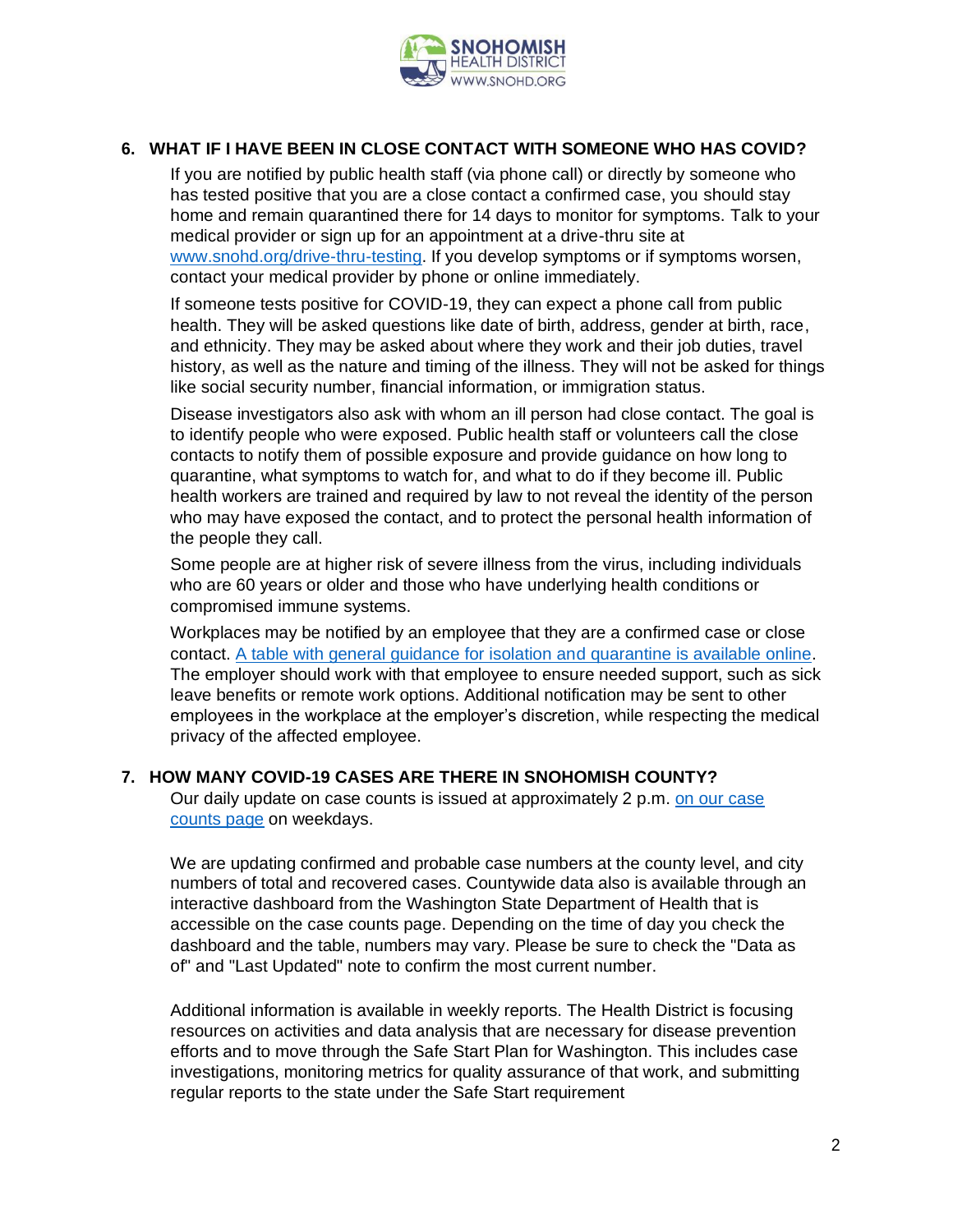

The Snohomish Health District receives reports of deaths associated with COVID-19 from a number of sources. These include hospitals or healthcare facilities, other state or local health jurisdictions, the Snohomish County Medical Examiner's Office, or through case investigations. All death data provided are confirmed either through test results done before or after a death. There could be underlying health conditions, but COVID-19 is still considered a contributing factor.

### **8. ISN'T THIS VIRUS BASICALLY JUST THE FLU?**

No. It is true that we lose lives every year during flu season, and that many of the same strategies for preventing the spread of flu – washing hands, disinfecting surfaces, staying home while ill – are helping us fight COVID-19. But it's crucial that you don't mix up COVID-19 and the flu.

Data indicate COVID-19 is at least 10 times more deadly than the average annual flu outbreak. We know a lot about the flu, and there's an annual flu shot as well as treatment. COVID-19 is new, and there is not yet a vaccine or proven treatment. Both are respiratory illnesses and spread in a similar way, but risk of spreading COVID-19 is higher. Our community is not immune to this disease.

### **9. WHAT IS THE STATUS WITH SCHOOL CLOSURES?**

Schools remained closed and provided remote learning options through the end of the 2019-20 school year.

On July 29, 2020 Dr. Chris Spitters, Health Officer for the Health District, provided a recommendation that public and private schools in Snohomish County start the fall 2020 [term with distance learning.](http://www.snohd.org/CivicAlerts.aspx?AID=390)

Students and families should continue to monitor communications from [their local](https://snohomishcountywa.gov/1592/School-Districts)  [school districts,](https://snohomishcountywa.gov/1592/School-Districts) as well as from the Governor's office, Washington State Department of Health, and Snohomish Health District for what the next steps are for schools.

Though school-age children are generally not considered a high-risk group for severe illness from the virus, they can spread the virus and they have contact with others in the community who are at high risk. There also have been rare cases of a serious complication in children and youth related to COVID-19, called [multisystem](https://www.cdc.gov/coronavirus/2019-ncov/daily-life-coping/children/mis-c.html)  [inflammatory syndrome in children.](https://www.cdc.gov/coronavirus/2019-ncov/daily-life-coping/children/mis-c.html)

### **10. ARE PUBLIC GATHERINGS BEING CANCELED?**

Gatherings of more than 5 people outside of your household are not allowed in Phase 2, which Snohomish County began on June 5, 2020.

As we move through the phases of the Safe Start Reopening Plan, the specific rules around gatherings will change to allow for more people. However, health and safety requirements must be followed. This includes wearing a cloth face covering, requiring frequent and easily-accessible handwashing/hand sanitizing, physical distancing of 6 feet or more between non-household members as much as possible, increased sanitizing of high-touch surfaces, and staying home if you are ill.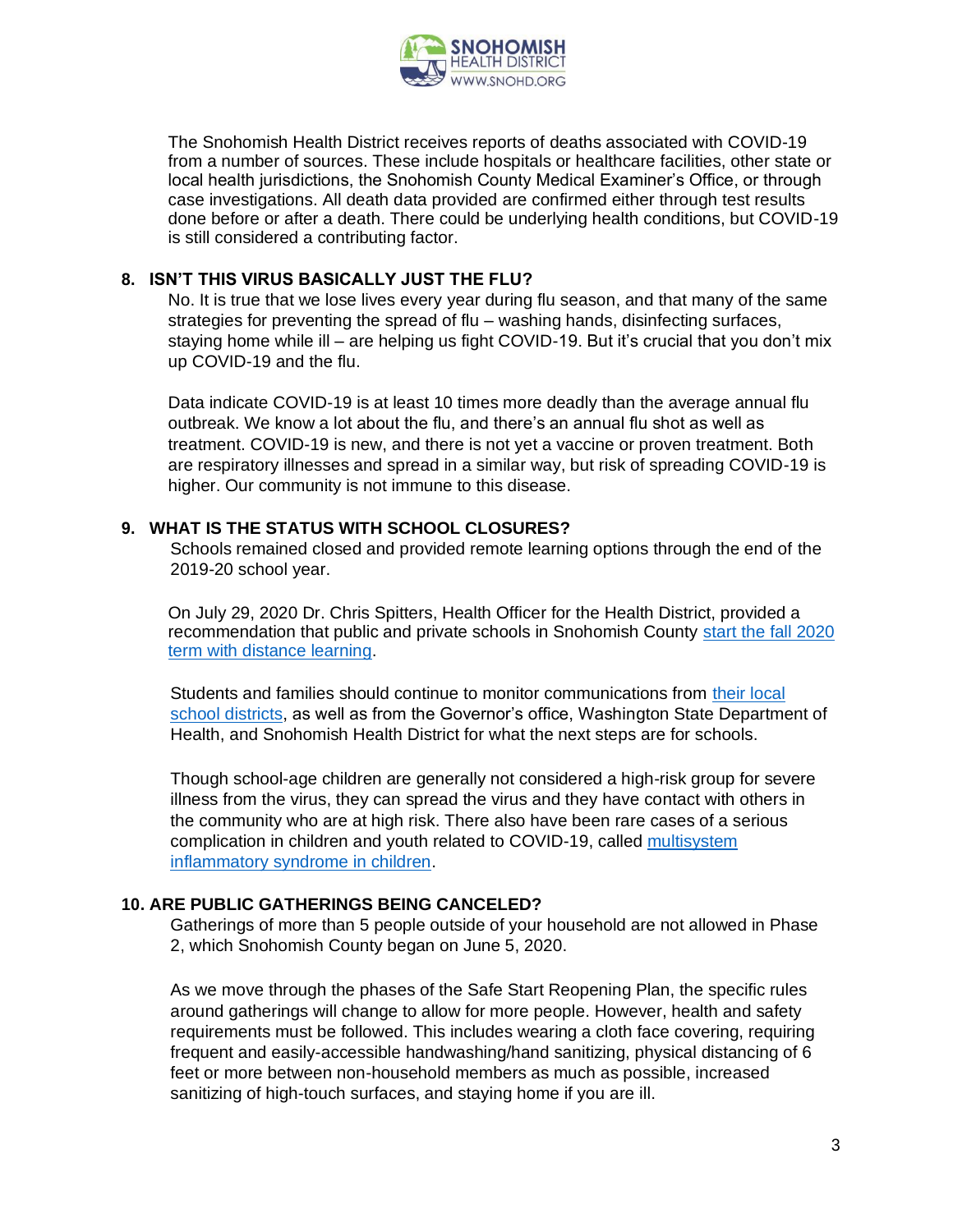

In general, smaller is safer for gatherings, and outdoor is better than indoor for reducing the spread of illness.

People who are at higher risk from COVID-19 and should take extra precautions include those who:

- are over 60 years of age
- have an underlying medical condition, like heart disease, lung disease or diabetes.
- have weakened immune systems

If you have questions about whether you are at higher risk from COVID-19, ask your health care provider.

### **11. DO PEOPLE NEED TO WEAR FACE COVERINGS/MASKS?**

A [statewide](https://www.doh.wa.gov/Portals/1/Documents/1600/coronavirus/Secretary_of_Health_Order_20-03_Statewide_Face_Coverings.pdf) public health order requires people to wear a cloth facial covering in public. Separate statewide orders also require employers to ensure that [workers](https://lni.wa.gov/agency/outreach/coronavirus-covid-19-worker-face-covering-and-mask-requirements-questions) are wearing face [coverings](https://lni.wa.gov/agency/outreach/coronavirus-covid-19-worker-face-covering-and-mask-requirements-questions) and that [customers](https://coronavirus.wa.gov/sites/default/files/2020-07/Overview%20of%20mask%20order_July20.pdf) are wearing face coverings.

There is a lot of great information out there, including from the [Washington](https://www.doh.wa.gov/Emergencies/NovelCoronavirusOutbreak2020COVID19/ResourcesandRecommendations/ClothFaceCoveringsandMasks) State [Department](https://www.doh.wa.gov/Emergencies/NovelCoronavirusOutbreak2020COVID19/ResourcesandRecommendations/ClothFaceCoveringsandMasks) of Health, the Centers for Disease Controls and [Prevention,](https://www.cdc.gov/coronavirus/2019-ncov/prevent-getting-sick/diy-cloth-face-coverings.html) the [Department](https://www.lni.wa.gov/agency/_docs/wacoronavirushazardconsiderationsemployers.pdf) of Labor and [Industries,](https://www.lni.wa.gov/agency/_docs/wacoronavirushazardconsiderationsemployers.pdf) [Governor](https://medium.com/@WAStateGov/inslee-announces-statewide-mask-mandate-812c9ba7a92) Jay Inslee, and Restart's [#WearAMaskWA](https://restart.us/wearamaskwa/) Initiative. We encourage you to check out those resources and review the information below.

Face coverings are required in Snohomish County. The order is statewide. The Snohomish Health District supports the order.

### **12. WHAT ARE THE RULES FOR BUSINESSES AND ORGANIZATIONS?**

Many businesses have been approved to reopen, with modified operations for health and safety, as part of the Safe Start Reopening process. Businesses that are not considered essential and have not been approved to reopen under the county's current phase of the Safe Start plan can continue remote operations (employees working from home, or contact-less services) but must shut down in-person operations. Businesses that are open must ensure proper health and safety measures to prevent the spread of illness.

Allowing more businesses and activities to reopen in phases does not mean that it will be business as usual. There are guidelines that employers will need to follow **through all of the phases**. A brief overview is below, but more is outlined [in the Safe Start Plan.](https://www.governor.wa.gov/sites/default/files/SafeStartWA_4May20_1pm.pdf?utm_medium=email&utm_source=govdelivery)

- Limit close interactions with customers. Arrange for six-foot physical distance between employees and patrons and use other measures, such as barriers to block sneezes and coughs, if distancing isn't realistic for specific tasks.
- Ensure sanitation and hand hygiene are available to all workers and visitors.
- Frequently clean and disinfect the workspace, especially high-touch surfaces.
- Follow Labor and Industries (L&I) and industry-specific quidance regarding personal protective equipment or cloth face covers for workers.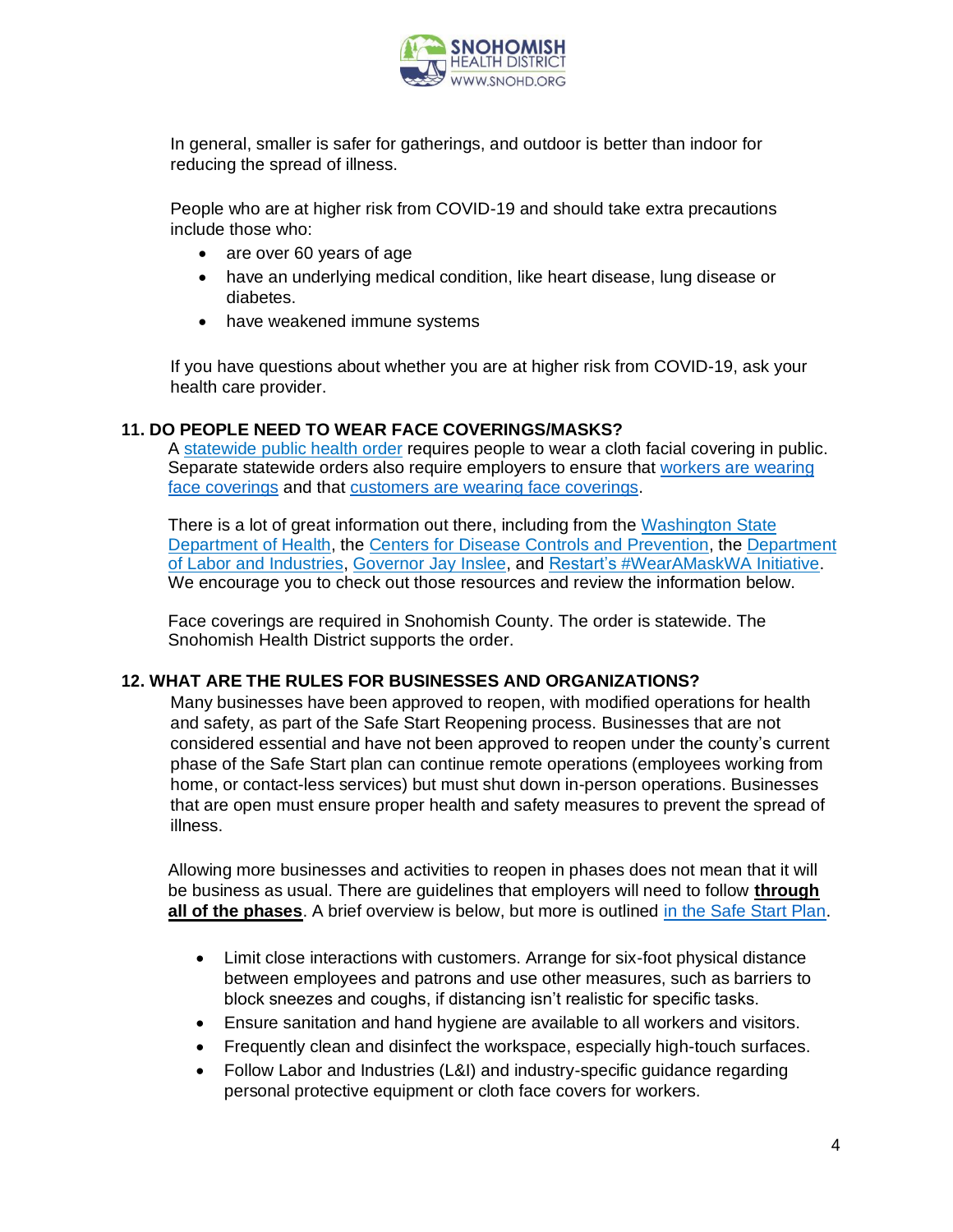

- Encourage clients and customers to wear cloth face covers.
- Make a plan for addressing illness, including requiring ill employees to stay home and deep cleaning if an employee tests positive for COVID-19.
- Provide information to employees about COVID-19 and illness prevention. This could include signs or posters with information.
- Follow any additional guidance that is specific to your industry, as provided by local, state or federal public health professionals.

Businesses must comply with industry-specific health and safety guidance before reopening within the proper phase. The governor's office [maintains a list of guidance for](https://www.governor.wa.gov/issues/issues/covid-19-resources/covid-19-reopening-guidance-businesses-and-workers?utm_medium=email&utm_source=govdelivery)  [industries.](https://www.governor.wa.gov/issues/issues/covid-19-resources/covid-19-reopening-guidance-businesses-and-workers?utm_medium=email&utm_source=govdelivery)

Businesses also must have a business health and safety plan in place, and they should refer to [the template for creating a business health and safety plan](https://www.governor.wa.gov/sites/default/files/BusinessTemplate_Phase3_1.pdf) to help create one.

More information and resources for businesses are available at [www.coronavirus.wa.gov.](http://www.coronavirus.wa.gov/)

### **13. WHAT IS SOCIAL/PHYSICAL DISTANCING?**

It's a common strategy for reducing the spread of disease. The closer the contact between people – and the more people in a group – the greater the risk of passing along viruses.

Try to keep at least 6 feet away from others. Stay home and reduce close contact with people outside of your household as much as possible, particularly if you or someone in your household is at higher risk or severe illness.

While in public locations indoors, or outdoors where you cannot reliably maintain a sixfoot distance from others, wear a cloth face cover.

### **14. DOES THE HEALTH OFFICER REALLY HAVE THE AUTHORITY TO RESTRICT ACTIVITIES?**

A combination of Health Officer's Orders, Governor's Orders and State Secretary of Health's Orders have been issued during this response. The Governor and Secretary of Health can issue orders for the state – including Snohomish County – and the Health Officer also has the authority to issue orders specifically for Snohomish County.

First, we do not take these measures lightly. They are carefully considered and based on the best information we have about this virus and the ability to reduce transmission. We know these rules have a large impact on our communities. However, they are crucial for the preservation of lives.

In Washington, the state Legislature enacts statutes, the Governor and state agencies enforce laws and promulgate regulations, and the courts interpret the laws.

[RCW 70.05.070](https://app.leg.wa.gov/rcw/default.aspx?cite=70.05.070) lays out the powers and duties of a local health officer. This includes: "Take such action as is necessary to maintain health and sanitation supervision over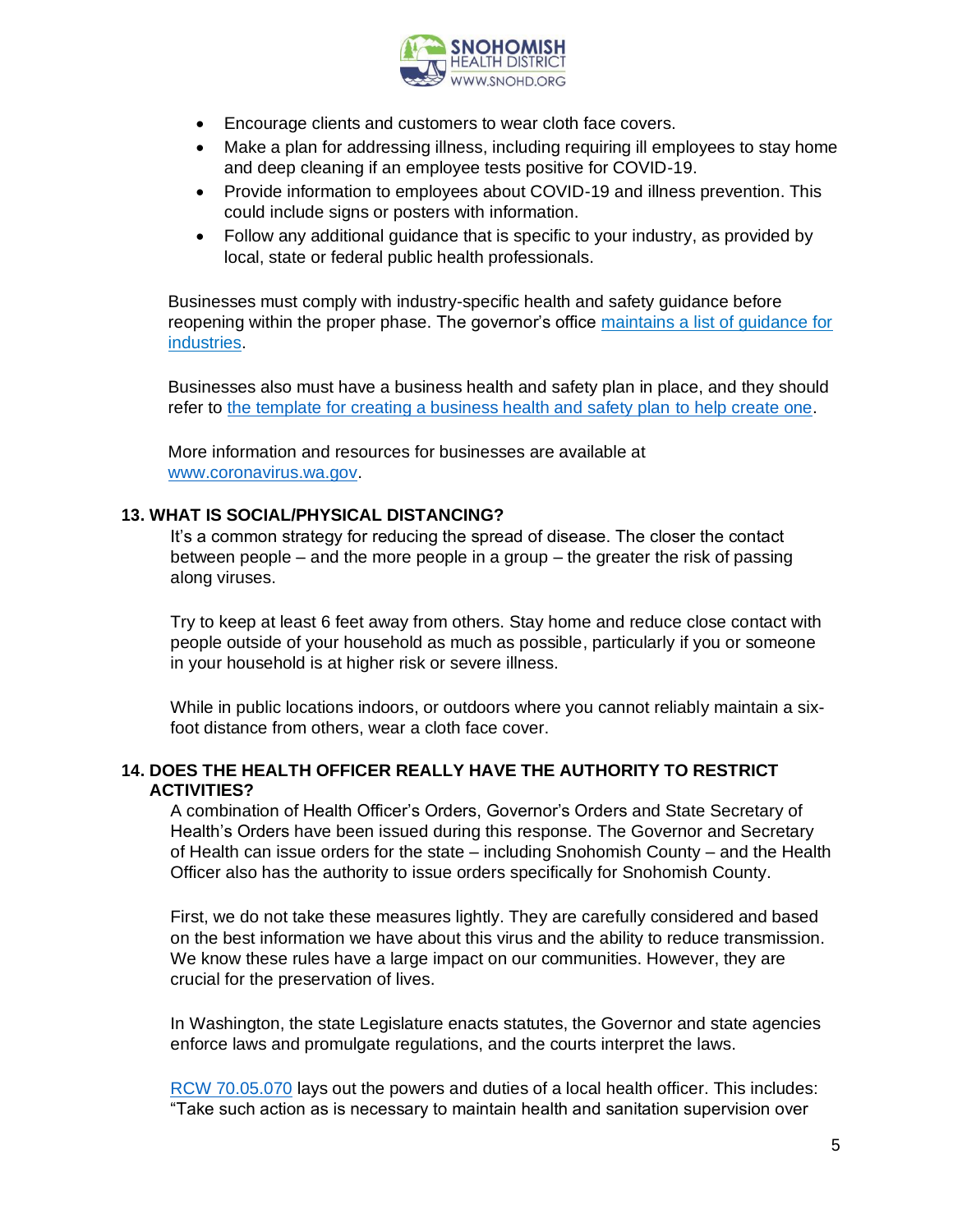

the territory within his or her jurisdiction." These measures are put in place to maintain the health of the people of Snohomish County.

# **15. WHO SHOULD BE TESTED?**

There are currently no restrictions for who can be tested for COVID-19 in Washington. The highest priority for testing is still people with symptoms. If you are ill with any of the following symptoms, please seek testing as soon as possible.

- Fever or chills
- Cough
- Shortness of breath or difficulty breathing
- Fatigue
- Muscle or body aches
- Headache
- New loss of taste or smell
- Sore throat
- Congestion or runny nose
- Nausea or vomiting
- Diarrhea

The exception is if your symptom is clearly attributed to an existing condition and is not unusual for you. For example, people may experience headaches or have limited taste or smell due to existing conditions, so the symptom is not new and they do not necessarily need to be tested for COVID-19.

However, if you do experience one or more of these symptoms and they are not attributed to an existing diagnosis, get tested even if those symptoms are mild. Also, if you are not sure whether something is related to an existing condition or whether it may be a new illness, talk to your medical provider and consider getting tested for COVID-19.

People without symptoms may also need to be tested. There are a number of people who do not have symptoms but should consider testing because they are at higher risk of being asymptomatic or pre-symptomatic cases. This includes anyone who:

- Is a close contact of a confirmed case
- Lives in a congregate setting, like a shelter, group home or assisted living facility
- Works in a location that has had a case
- Is part of a family or social network that has had a case
- Works in healthcare, EMS, law enforcement or other fields with a higher risk of catching or spreading COVID-19
- Is part of a racial or ethnic group that has been disproportionately impacted by this virus in terms of rate or severity of cases (this includes people who are Black, Latinx, Native American/Alaskan Native, or Pacific Islander)
- Requires testing for employment or travel
- Requires testing prior to a medical procedure.
- People also may be tested in a healthcare setting at the discretion of their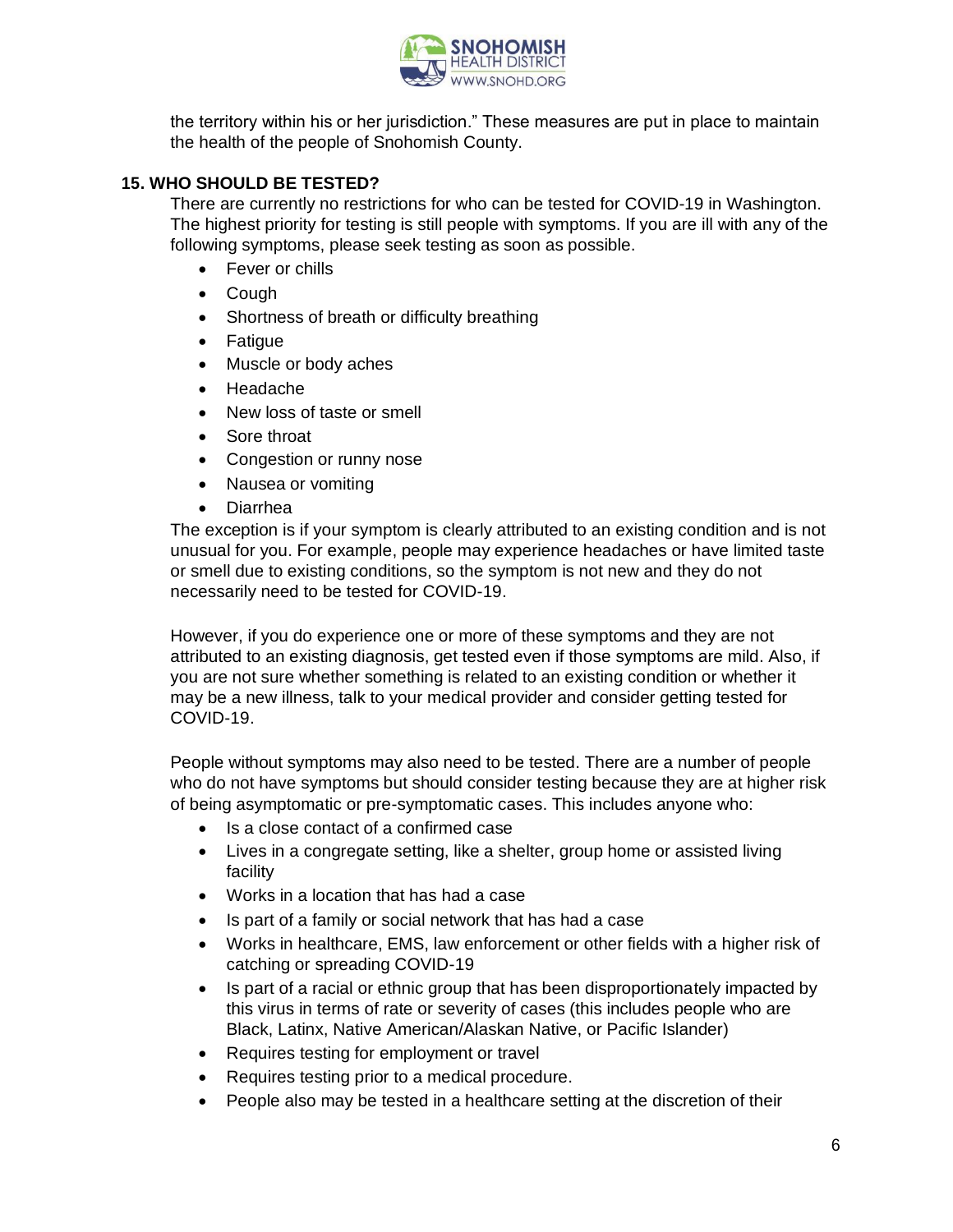

medical provider. This could include pregnant women who are going into the hospital for labor and delivery, or people who will be participating in procedures or tests that may generate a cloud of droplets and increase risk of transmitting the virus.

The Snohomish Health District has been operating community-based, drive-thru testing sites, as well, with support from the Medical Reserve Corps and in partnership with Sno-Isle Libraries and Snohomish County Parks and Recreation. Information on new dates and times for testing, criteria to get testing, and how to register online for an appointment is available at [www.snohd.org/drive-thru-testing.](http://www.snohd.org/drive-thru-testing)

Those who are being tested for COVID-19 are to remain isolated at home while results are pending. Others who live with them but are not ill will only be required to quarantine if the test results are positive.

### **16. WHAT IF I CAN'T GET AN APPOINTMENT WITH MY PROVIDER?**

The response to COVID-19 has demanded a tremendous amount from our health care system. The role of the healthcare system in this response is diagnosis, treatment, ongoing care, and addressing individual health concerns.

Healthcare and dental providers may ask you to postpone non-urgent visits or procedures. They may also be providing tele-health options (consultations by phone or online).

For people with non-COVID health needs that are urgent, such as signs of stroke or heart attack or serious chronic conditions that require care, they should continue appointments with their medical provider and should not be afraid to seek emergency care at a hospital. Hospitals are taking measures to keep all patients healthy and safe and to prevent spread of COVID-19 to any other patients.

If your symptoms worsen, call your healthcare provider for further instructions. If you are experiencing a life-threatening situation, call 911. If you have a mask, try to put that on before first responders arrive.

#### **17. HOW LONG IS SOMEONE CONTAGIOUS?**

Based on our current understanding of this disease, symptoms may appear 2 to 14 days after exposure, and people are believed to be contagious up to two days before they become ill. Someone who is infected is most likely to spread the illness when they are actively coughing or sneezing.

It is possible for people to spread the illness when they have mild symptoms or no symptoms. It is also possible that an undetected case who self-isolates because they were exposed or are not feeling well could be contagious after their symptoms go away.

#### **18. IS THERE A VACCINE FOR 2019 CORONAVIRUS?**

At this time, there is no approved vaccine for coronavirus. Efforts are underway to develop a vaccine.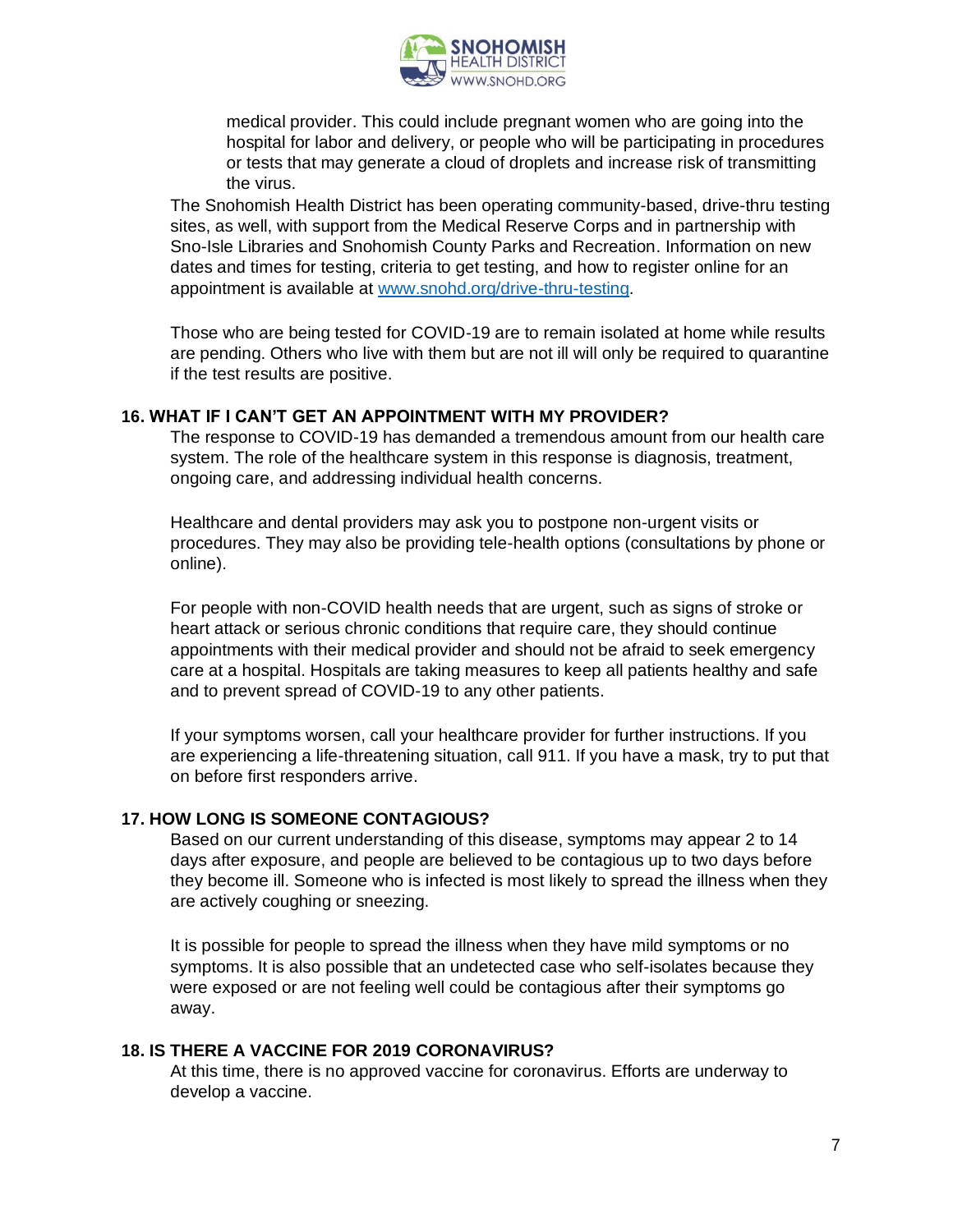

# **19. WHAT SHOULD I DO IF I GET SICK?**

If you feel sick with any COVID-19 symptoms (see Question 2 above), immediately self-isolate. Stay home and away from others. Call your health care provider before going to get care and tell them about your symptoms as well as any recent travel or contact with someone who has COVID-19. They can provide you instructions for seeking care so that you do not expose others.

### **20. HOW IS THIS VIRUS TREATED?**

The large majority of people with COVID-19 recover with their own immune response. Treatment is supportive care for symptoms, fluid intake, and isolation/observation. About 10-20% of cases appear to have severe enough disease to require hospitalization. Those patients also receive supportive care and treatment for complications of the infection (pneumonia, problems breathing, etc.). Other treatment options are being studied.

# **21. WHAT CAN I DO TO PREVENT THE SPREAD?**

We cannot emphasize enough the importance of standard prevention steps for respiratory illness. Continue to practice those. Increase frequency of handwashing, make sure you are cleaning and disinfecting high-touch surfaces, and stay home if you are ill. All of these are key for slowing the spread of illness.

Cloth face coverings are required in public indoor locations or outside where people cannot maintain physical distance of at least 6 feet from others. Maintaining a 6-foot distance between you and other people (social distancing) continues to be essential, and distance should be maintained even while wearing a mask whenever possible. The cloth coverings for the general public may be made from common materials at home. The public should not use surgical masks or N-95 respirators – it is crucial that we prioritize these for medical providers and first responders.

Medical providers have specific guidance on masks and personal protective equipment and should follow that guidance.

Please respect the orders and rules put in place to help reduce the spread of illness. We are relying on our community to do the right thing to keep people safe and healthy.

Set up a separate room in the household for someone who is sick and clean the room regularly. Have cloth face covers for members of the household who need to go in public, and for the sick person when they need to go into other areas of the house.

Know your neighbors or friends in the area and be ready to support each other during an emergency. Check in on those who live alone or have underlying health conditions and may need extra support. If you live alone, talk to your friends and family members about who would be available to call or message to check in on you if you become sick.

Through all of this, remember to stay calm, prepared and informed. Check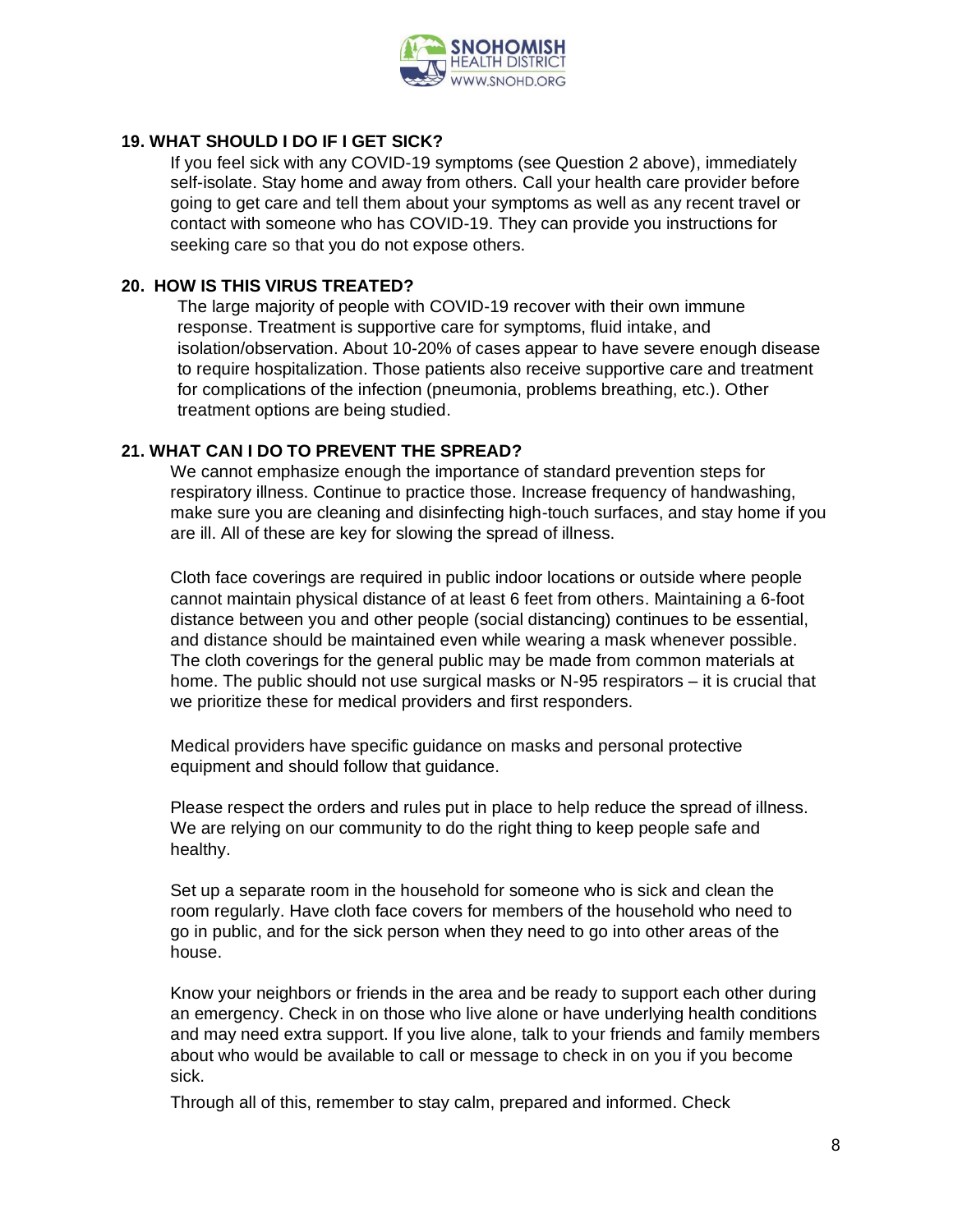

reliable sources for updates and follow the advice of public health professionals.

# **22. WHAT ABOUT PEOPLE WHO ARE IMMUNOCOMPROMISED OR AT HIGHER RISK?**

People who have underlying conditions or are otherwise immunocompromised are at higher risk from this illness, as well as other illnesses like the flu. Avoiding contact with ill people is crucial.

If a household member of someone who is immunocompromised is suspected of having or confirmed to have coronavirus, the CDC instructs healthcare professionals and local public health staff to assess isolation options for the COVID-19 patient outside of the home so that they are not in proximity to the immunocompromised household member.

If you do not have an ill household member but are immunocompromised, talk to your healthcare provider about what steps you should take to protect yourself. Please follow your healthcare provider's guidance and keep in mind that masks are not the best option for everyone with a vulnerable immune system.

Learn what options your healthcare provider may have for remote consultations, by phone or online. This can help you get your questions answered before going into a clinic, thereby minimizing exposure to this virus as well as other illnesses.

### **23. SHOULD I KEEP MY KIDS HOME?**

Schools are closed at this time. See Question 7 above.

Child cares are open. Child cares play a crucial role in providing care for children of workers who cannot do their jobs from home. Parents who can keep children home are encouraged to do so at this time. Fewer children at child care makes physical distancing and other health and hygiene measures easier to maintain at that child care facility.

Child care providers must meet health and safety requirements. A few highlights of those requirements are: excluding sick employees from work; sending sick children home; meeting all CDC recommended cleaning and disinfecting procedures; and ensuring proper hand hygiene and sanitation are readily available to all children and staff.

Child care providers also may make individual decisions to close due to staffing or health issues, or they may need to close or modify their operations if a staff member or child becomes ill with COVID-19.

Children or staff with symptoms of illness or who have been contacted by public health because they are a close contact of a confirmed case, should stay home and away from others. **Do not attend work, child care or other activities until 24 hours after fever has resolved and other symptoms are resolving AND 10 days after the illness began.**